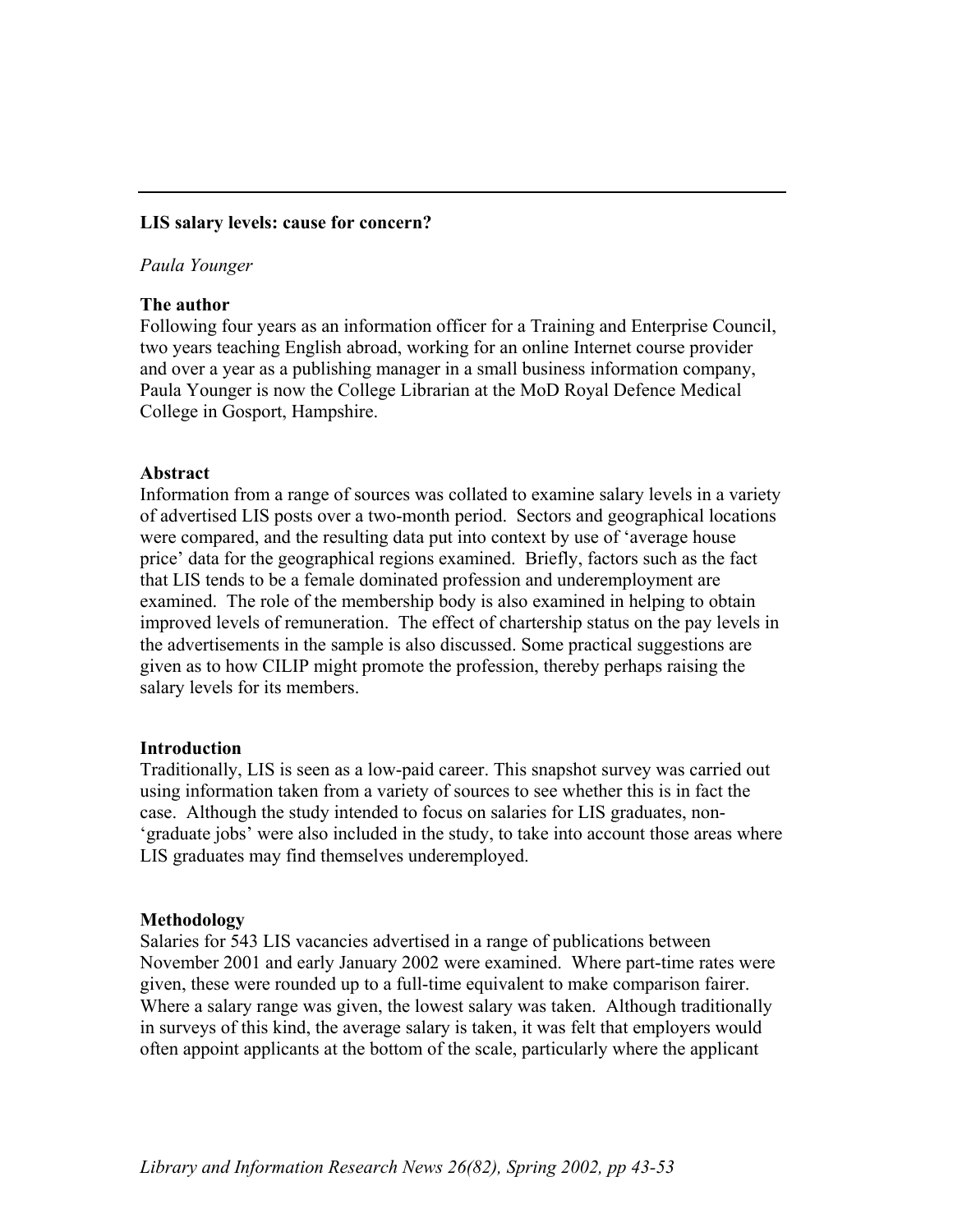was new to the workforce. No information was included on terms, conditions or bonuses.

*Library and Information Appointments* provided the main source for the information in this snapshot survey. In addition the following websites were monitored fortnightly:

- [www.jobs.ac.uk](http://www.jobs.ac.uk/) (academic sector, which tend on average to advertise posts at a slightly higher salary than *Appointments.*)
- [www.fish4jobs.co.uk](http://www.fish4jobs.co.uk/) (jobs advertised in local newspapers, which tend on average to be at a lower salary than *Appointments*)
- [www.guardianunlimited.co.uk](http://www.guardianunlimited.co.uk/) (almost exclusively in London; salaries advertised tend to be higher than *Appointments)*
- [www.employmentservice.gov.uk](http://www.employmentservice.gov.uk/) (vacancies notified to job centres spread across the country, a wide variety of salaries and posts)
- [www.monster.co.uk](http://www.monster.co.uk/) (a small selection of vacancies)

Only eight of the posts in the sample were advertised at more than one site, accounting for less than 2% of the total. Duplicates were weeded where the job title, location, salary and job description were identical.

In addition to the sites mentioned above, selected county council sites were monitored. These included Dorset, Edinburgh, Dumfries & Galloway and Birmingham. These county councils were included in order to include two examples of rural county councils, and two examples of urban county councils. The original intention was to include vacancies from across the United Kingdom in an attempt to redress the anticipated London/south-east bias of the sample. Although other council sites (Cardiff, Gateshead, Manchester and Hull) were also viewed, for the time frame of this survey no LIS posts were advertised at these latter sites.

Overall, the vacancies advertised on the county council sites accounted for less than 3% of the sample, with Dorset accounting for most council vacancies, at 1.28% of the sample (7 out of 543 posts) and Dumfries accounting for 0.1% (1 out of 543 posts). It was therefore felt that any geographical bias in the survey was too small a percentage to be admissible. Other sites consulted on an 'ad hoc' basis included Capita RAS (Capita RAS, 2002) and the BBC site (BBC Online, 2002). Both of these sites are known to represent major employers who have openings for LIS posts. Capita RAS in particular is one of the principal sites advertising posts in national government departments, a major source of LIS posts. The BBC site was included in an attempt to incorporate information from LIS vacancies in an 'independent' sector, unlikely to be advertised elsewhere.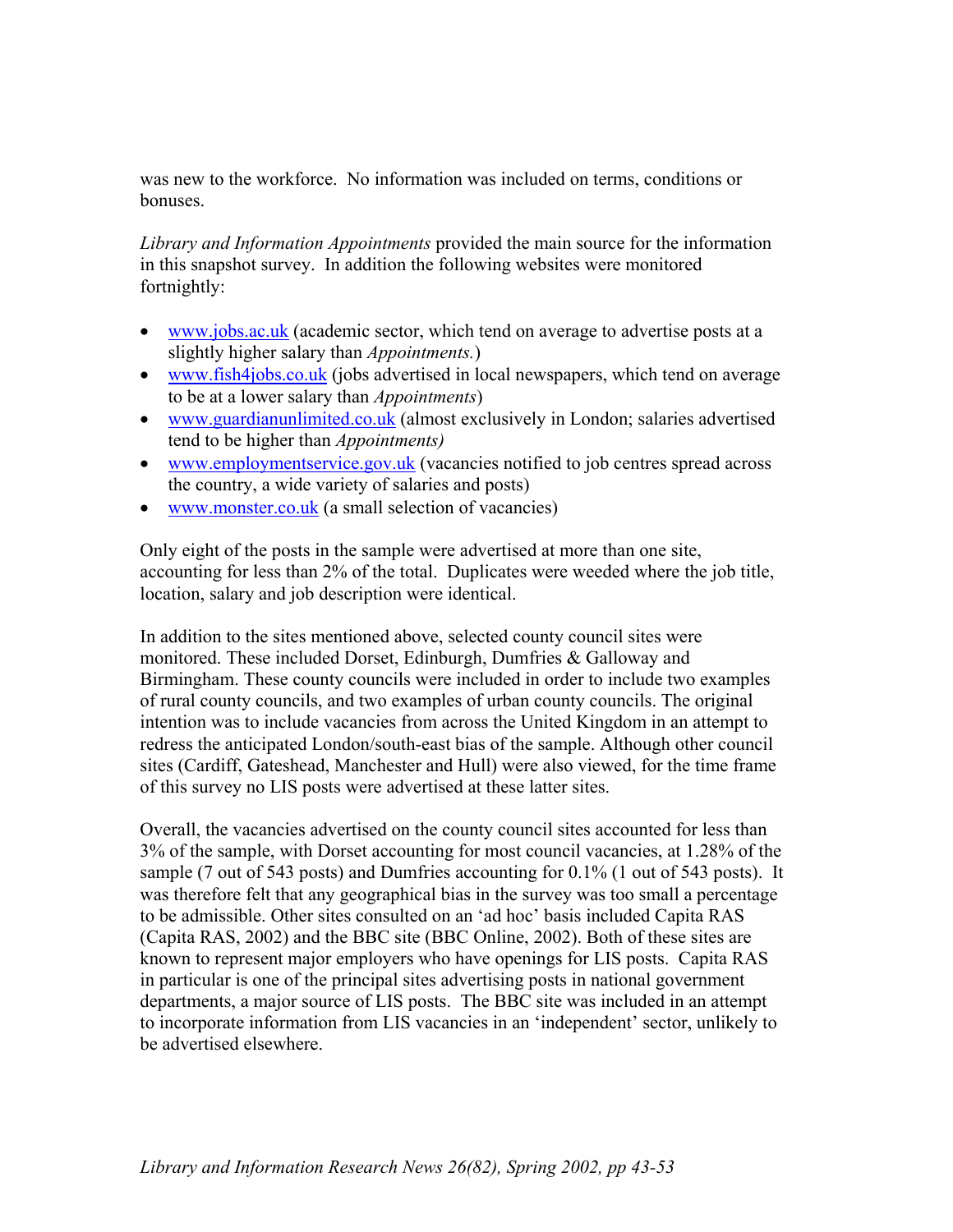The keywords used when searching for jobs on the above sites were limited to "librarian" and "library assistant". The latter term was included as LIS graduates may find themselves employed in jobs which are paraprofessional or administrative rather than professional. The evidence for this is at present largely anecdotal, and may benefit from further research.

## **Average salaries**

To allow for ease of comparison, salaries were rounded to the nearest £100. The lowest full-time salary identified by the survey was £6,300 for a 'New Deal' Library Assistant post; the highest was £60,000. By monitoring sites such as fish4jobs.co.uk (UK-wide coverage) and county council sites across the UK, every effort was made to eradicate any geographical bias in the survey. The majority of vacancies, however, (42%) were in the London and South East area. The average UK LIS salary was £15,500 per annum including London salaries. Excluding London salaries, the average was £15,200 per annum. If vacancies in London and the South East were excluded, the average salary dropped to  $£14,700$  per annum. The difference between the average salary including and excluding London and the South East was just five per cent or £847. Given that London and the south east have the highest cost of living in the United Kingdom (National Statistics, 2002) it was interesting to note that the average salary was not higher when data for the region was included in the overall survey.

Twenty-five per cent of the posts (134 vacancies) advertised were part-time, 18% of vacancies (99 jobs) were temporary, and 4% of posts were both. Once part-time salaries had been rounded up to give full-time equivalents, 75% of all LIS posts advertised between these dates paid less than the 'average' UK 2001 salary of £21,000 (Incomes Data Services, 2001). Indeed, 56 jobs (10%) paid less than £10,000. Over a quarter (26%) paid between £10,000 and £15,000, with a further 29% paying between £15,100 and £19,000.

| <b>Salary Level</b> | <b>Number of Vacancies</b> | Percentage of jobs advertised |
|---------------------|----------------------------|-------------------------------|
| $\leq$ £10,000      | 56                         | 10%                           |
| £10,000-15,000      | 141                        | 26%                           |
| £15,100-17,000      | 79                         | 14.5%                         |
| £17,100-19,000      | 79                         | 14.5%                         |
| £19,100-21,000      | 52                         | 10%                           |
| £21,100-23,000      | 46                         | 8.5%                          |
| £23,100-27,000      | 34                         | 6.25%                         |
| £27,100-£30,000     | 18                         | 3.25%                         |
| £30,100+            | 23                         | 4.25%                         |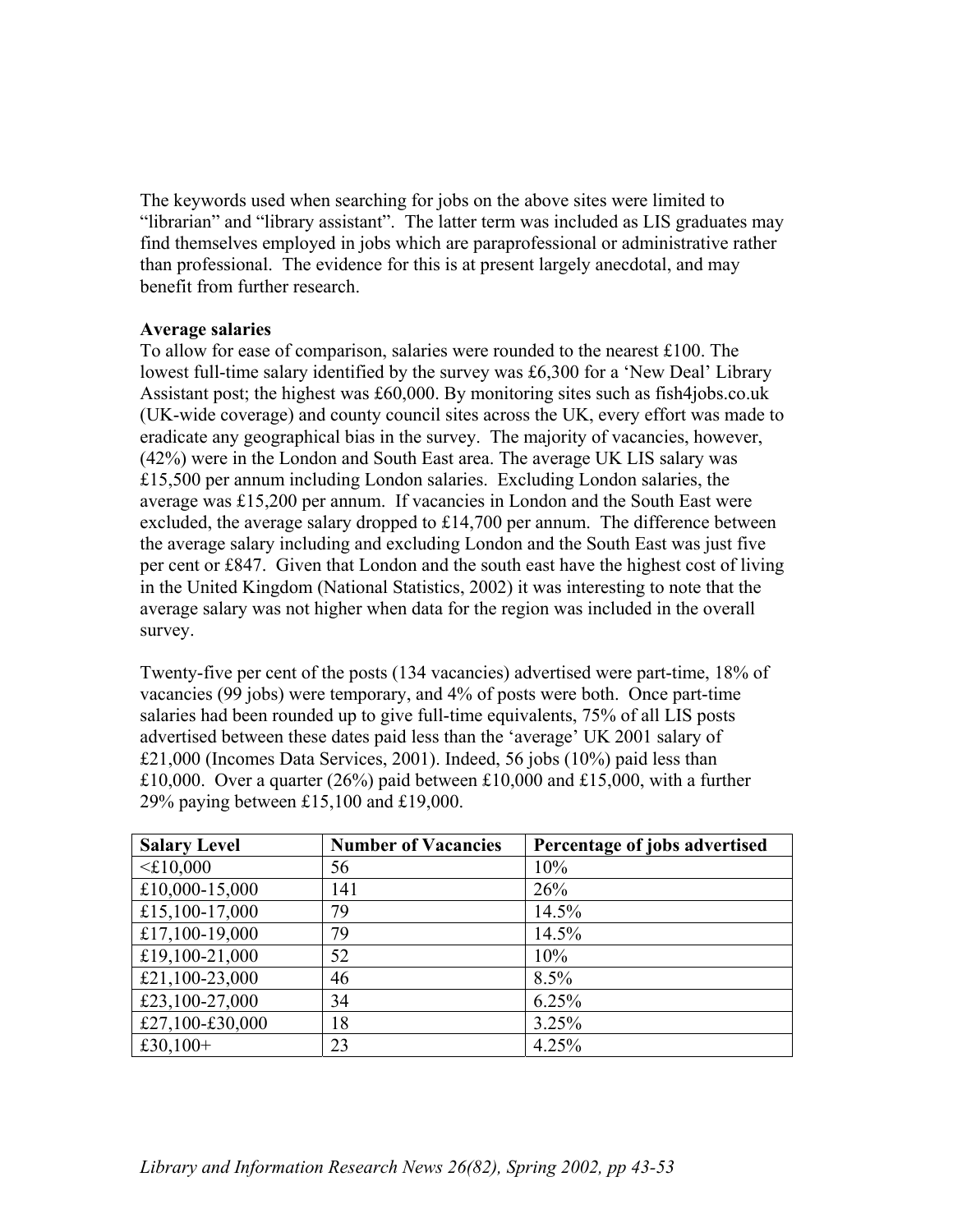| Not Stated                       |  | 2.75% |  |
|----------------------------------|--|-------|--|
| <b>Table 1 LIS salary levels</b> |  |       |  |

### **Skills demanded**

The advertisements revealed other interesting facts. Some temporary posts advertised in the *Appointments,* for example, were so temporary that by the time a candidate was appointed the post would be coming to an end. One post advertised in November 2001 was a four-month fixed-term contract due to run out of funding in March 2002. Even if an applicant were available immediately, by the time interviews had been held and job offers issued, it would have been difficult to appoint anyone much earlier than December 2001.

Although the majority of recruiters are looking for good general LIS skills, a small minority was seeking very specialised skills. Knowledge of foreign languages was specified (to at least 'A' level), as essential, particularly Welsh (1% of advertisers, or 5 posts) and other European languages (a further 1% of advertised posts). A very small minority of employers wanted extremely specialised language skills: Greek, Turkish or Somali (0.1%). Another employer asked for 'music or drama graduates with a postgraduate qualification in librarianship'; another specified that 'A degree or equivalent at NVQ Level 4 and a good knowledge of Spanish and/or Portuguese [was] essential as well as knowledge of Latin America and Iberia".

Another advertisement asked for "Experience of driving up to 7.5 ton gross vehicles, library experience, an interest in ICT applications and possession of, or working towards, the European Computer Driving Licence (ECDL) award desirable".

The range of skills sought by employers of School Librarians was extremely broad. One school advertised that duties would include "keeping the library tidy and books in order, supervising pupils in the library, sorting deliveries and assisting teachers...Will also produce overdue lists and chase books that need returning".

#### **Salaries by library sector**

The majority of vacancies, 40%, were in the public sector, followed by the academic sector (higher education), with 20%. The 'other' sector included vacancies in organisations such as the BBC, the media, careers services, and where the sector was unknown.

| <b>Sector</b> | <b>Number of Vacancies</b> | Percentage |
|---------------|----------------------------|------------|
| Public        | 219                        | 47         |
| Academic (HE) |                            |            |
| Other         |                            |            |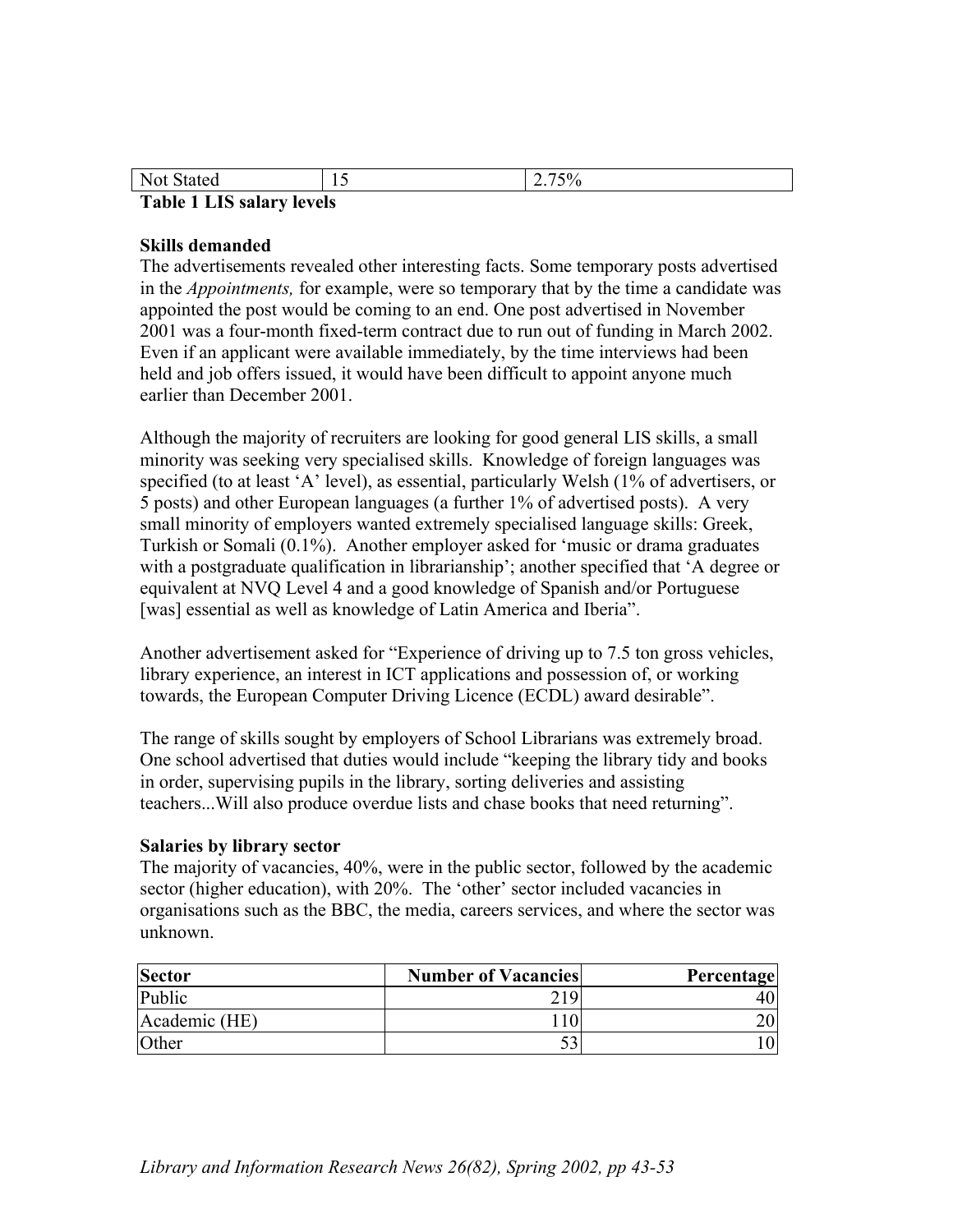| Charities       | 26 |  |
|-----------------|----|--|
| FE/Education    | 30 |  |
| School          | 34 |  |
| Government      | 23 |  |
| <b>Business</b> | 18 |  |
| Health          |    |  |
|                 |    |  |
| Legal<br>Prison |    |  |

## **Table 2 Number and percentage of LIS vacancies by sector**

The academic (HE) sector had the highest average salary  $(\text{\textsterling}17,800)$ , with a lowest salary of £8,500 and a highest of £60,000. Schools had the lowest average salary  $(£11,300)$ , with a lowest salary of £9,600 and a highest of £20,400.

As the table below shows, academic, independent/other, charities, and legal sectors top the salary chart for 'average salaries'. Schools, health, prison and public vacancies are at the bottom of the league. Again, as with other figures in the survey, salaries have been rounded to the nearest £100.

Between the highest average salary of £17,800 in the academic sector and the lowest average salary of £11,300 in the school sector there was a 36% difference. Where lowest average salaries were concerned, the difference between the highest of £13,000 and the lowest of £8,200 was also 36%.

| <b>Sector</b>                 | Average | Lowest | <b>Highest</b> |
|-------------------------------|---------|--------|----------------|
| Academic (HE)                 | 17800   | 8600   | 60000          |
| Independent/Other (including) | 15100   | 11000  | 55000          |
| Business)                     |         |        |                |
| Charities                     | 15000   | 13000  | 27200          |
| Legal                         | 14700   | 10500  | 22500          |
| Government (not local)        | 13100   | 10600  | 35200          |
| Education/FE                  | 12700   | 10500  | 32500          |
| Public                        | 12600   | 8200   | 50500          |
| Prison                        | 11800   | 8900   | 13800          |
| Health                        | 11500   | 9700   | 28000          |
| Schools                       | 11300   | 9700   | 20400          |

However, where highest actual salaries are concerned, between the highest salary of £60,000 and the lowest of £13,800 there was a 77% difference.

**Table 3 Average, lowest and highest salaries by sector**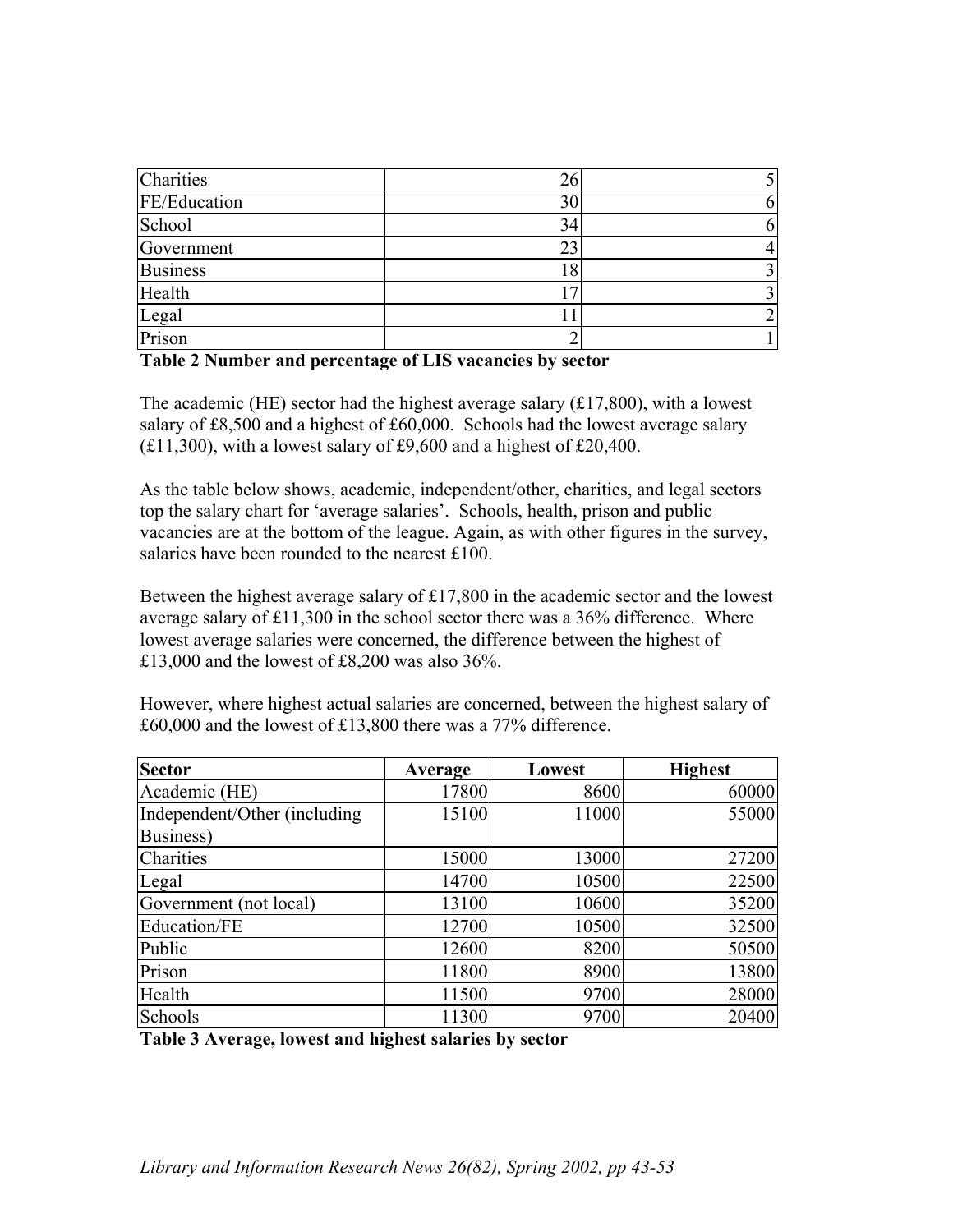# **Implications of LIS salary levels**

The lowest average salary identified in this snapshot survey was in the Midlands (£12,000), with the highest average salary in Ireland. The lowest actual salary was in Yorkshire (£6,300 [New Deal vacancy]), with the highest actual salary (£60,000) to be found in London. These salaries should, however, be considered in context of the cost of living in their respective areas. The Midlands also had the lowest average property price, with London having the highest average property price. Average property prices were taken from a survey published by the BBC (BBC Online, 2001) and have been rounded up to the nearest £1000 for ease of comparison.

|                      | <b>Average</b> | <b>Lowest</b> | <b>Highest</b> | <b>Average Property Price(')</b> |
|----------------------|----------------|---------------|----------------|----------------------------------|
| Midlands             | 12300          | 9300          | 26000          | £43,000 (Stoke-on-Trent)         |
| Yorkshire            | 13000          | 7700          | 55000          | £98,000 $(York)$                 |
| North Yorks          | 13300          | 6300          | 20000          | £102,000 (North Yorkshire)       |
| North West           | 14100          | 8000          | 34000          | £68,000 (Merseyside)             |
| Scotland             | 14400          | 8400          | 21000          | No information available         |
| South West           | 14900          | 7900          | 30500          | £91,000 (Portsmouth)             |
| East Midlands        | 15100          | 12600         | 25400          | £65,000 (Leicester)              |
| <b>West Midlands</b> | 15500          | 8600          | 24500          | £82,000 (West Midlands)          |
| Wales                | 16000          | 9900          | 18000          | £89,000 (Cardiff)                |
| South East (outside  | 16000          | 9100          | 32500          | £173,000 (West Berkshire)        |
| London)              |                |               |                |                                  |
| North East           | 16200          | 9200          | 34200          | £78,000 (Northumberland)         |
| London               | 16500          | 8200          | 60000          | £196,000 $(Ealing)$              |
| Monmouthshire        | 17600          | 15300         | 19700          | £107,000 (Monmouthshire)         |
| South Coast (Sussex) | 18000          | 17000         | 24000          | £132,000 (Brighton and           |
|                      |                |               |                | Hove)                            |
| Anglia               | 19700          | 10100         | 50500          | £121,000 (Cambridgeshire)        |
| Oxfordshire          | 20900          | 10600         | 27300          | £166,000 (Oxfordshire)           |
| Ireland              | 24800          | 17400         | 27300          | No information available         |

### **Table 4 LIS Salaries and average property prices by region**

Table 4 indicates that in all UK regions the average LIS salary on its own would not be sufficient to obtain a mortgage on an 'average' dwelling. While acknowledging that an 'average', by its very nature, means that there is a number of dwellings below the fees illustrated above, the overall picture should give cause for concern.

As the economy in the South East and other parts of England overheats again, and house prices spiral out of control, many employers are finding it increasingly difficult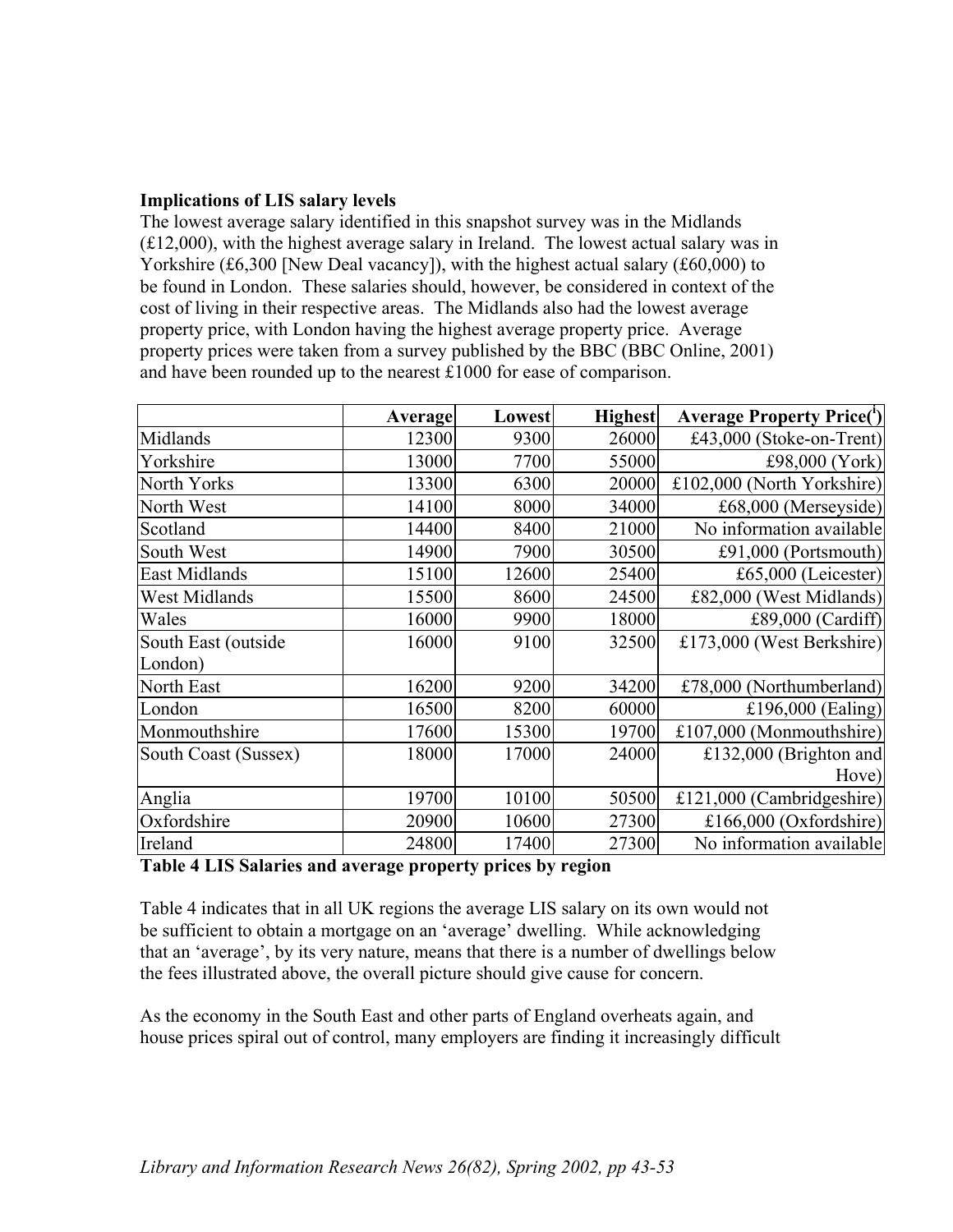to recruit and retain staff. The NHS Information Authority, for example, had vacancies in the south and east regions accounting for 27% of the total UK vacancy picture in March 2000 (NHS Information Authority, 2000). The South East of England Development Agency has also expressed concern at the levels of skills shortages in this part of the country (South East England Development Agency, 2001). The government has belatedly admitted this is a problem, and recently there has been some discussion over the status of what are being termed "key workers". As Jane Griffiths, MP for Reading East, has pointed out in no less august a place than Whitehall: "The definition of a key worker needs careful thought. We all assume that the term covers police, nurses and teachers, but...Who are the key employees in our economy?" (House of Commons Hansard Debates, 2000).

Certainly many librarians would fit the definition of a low-paid public sector employee providing a service to the local community. Griffiths' colleague Martin Salter also expressed concern:

"someone who has studied at police college or for a graduate place in teaching should be able to afford to buy a two-up, two-down terraced property in a town like Reading...such properties now sell for £100,000 to £120,000, which is far beyond the reach of someone graduating as a teacher or a public service professional on a salary of about £20,000 to £22,000" (House of Commons Hansard Debates, 2000).

In 2001, an NUT spokeswoman expressed the buying power of newly qualified teachers in the capital: "Newly qualified teachers earn £16,050 a year. On that salary, you'd be lucky to afford a semi-detached toilet in London" (Mathiasan, 2000).

As this snapshot shows, many LIS posts do not offer salaries anywhere near either of these figures. Although Library Association (LA) salary guides are available, they are limited to government, law and health sectors and offer guidelines and recommendations only. The table below shows salaries as 'recommended' by the LA compared to the salaries identified in this survey. The exception to this is the legal sector, which was based on actual information.

|               | LA Guide:<br>Lowest | <b>This</b><br>survey:<br>Lowest | LA Guide: This<br>Average | survey:<br>Average | <b>Highest</b> | LA Guide: This survey:<br><b>Highest</b> |
|---------------|---------------------|----------------------------------|---------------------------|--------------------|----------------|------------------------------------------|
|               |                     |                                  |                           |                    |                |                                          |
|               | 10000               | 9700                             | 16500                     | 11500              | 25000          | '28000                                   |
| <b>Health</b> |                     |                                  |                           |                    |                |                                          |
| Legal         | 10300               | 10500                            | 21000                     | 14700              | 63000          | 22500                                    |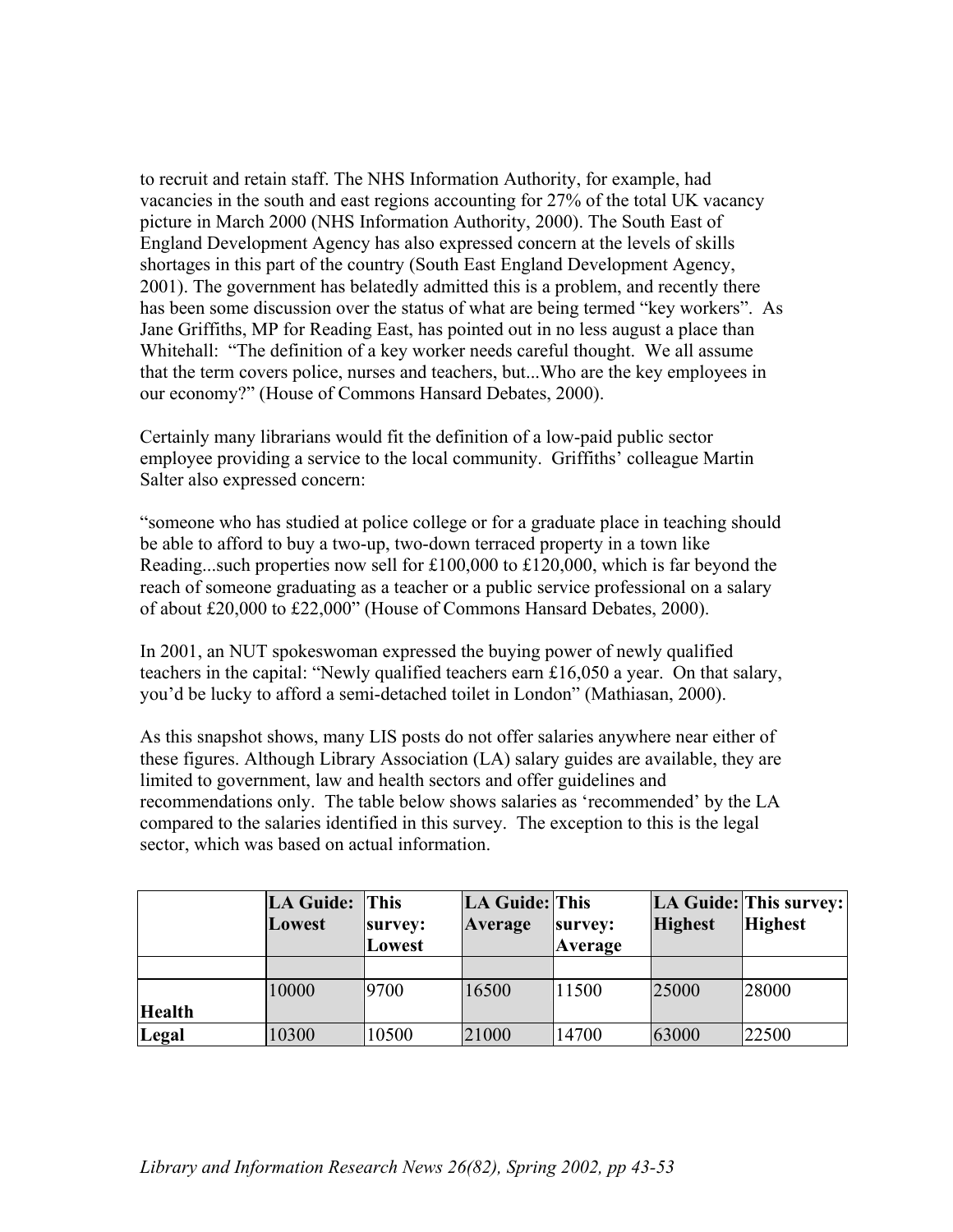| Government  | 13500 | 10600 | 22000 | 3100 | 30000 | 35200 |
|-------------|-------|-------|-------|------|-------|-------|
| (not local) |       |       |       |      |       |       |

# **Table 5 LA salary recommendations compared with snapshot survey findings for legal, health and government sectors.**

One intriguing recommendation appears in the LA salary guide for government, which suggests that interviewees should 'Remember that starting salaries are very often negotiable – ask for a point higher up the scale if you think your qualifications and experience merit it'.

This suggestion ignores the fact that applicants may be unemployed or underemployed. They will therefore almost automatically be put at the bottom of the salary scale or eliminated from the selection process. I still remember with amusement how quickly one interview was terminated when I unintentionally upset the equilibrium of the personnel manager. Despite being both a qualified librarian and teacher, with over 6 years' experience, the LIS post I then held paid less than £13,000; I upset the lady's composure by gently asking how much she would expect to pay for my skills and experience.

# **Graduate Salaries**

As with nurses and teachers, the majority of new librarians are now graduates. Whether this factor alone is enough to make LIS work a 'graduate' profession is too complex an issue to debate here. What is apparent, however, is that the salary levels paid to qualified graduates who choose to enter LIS work are generally below those paid in many other 'graduate' professions.

The principal source of 'graduate salary' information is the Association of Graduate Careers Advisory Services. As with 'average wage data' however, the annual salary tables produced by this organisation present an inaccurate and often overestimated picture of salary levels. The main problem is that AGCAS includes data only from organisations that are members of the Association of Graduate Recruiters, "predominantly large blue chip companies. Occupations which require additional qualifications, such as law, medicine and education, are not covered" (Prospects, 2002).

In these blue chip organisations, the typical graduate salary in 1999/2000 was £18,000. In 2000/2001 it was predicted to rise to £18,600. However what is not apparent from this survey is that "less than five percent of employers paid starting salaries of more than  $£24,825 -$  and these high salaries are enjoyed by a relatively small number of graduates" (Richardson, 2001).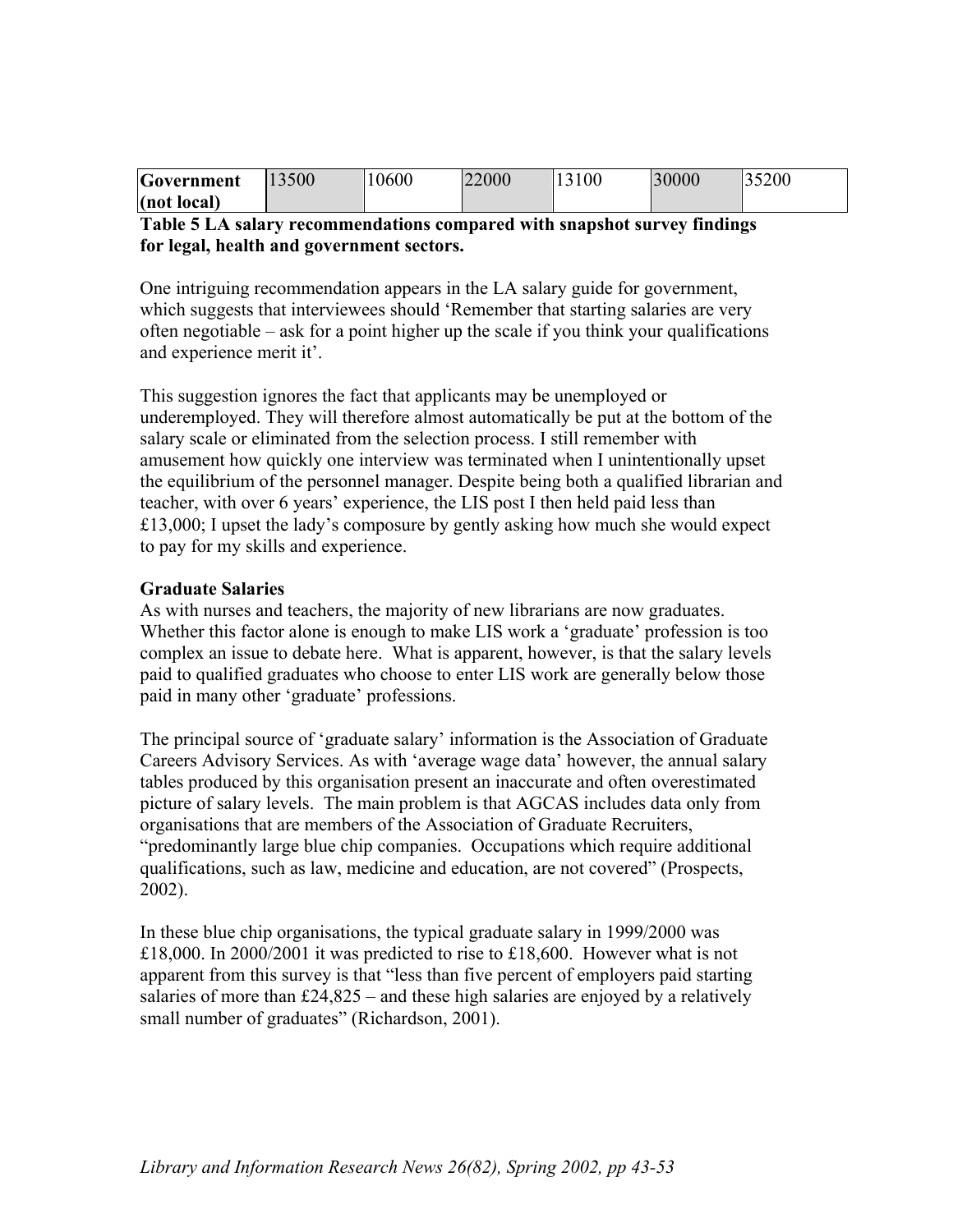Other surveys paint a more realistic picture, with some surveys, such as the Barclays Graduate survey (an annual survey carried out in 1998, 1999 and 2000)(Prospects, 1999) pointing out the disparity between male and female dominated careers:

"Subjects such as engineering are dominated by males – 85% are men – and the average salary is £15,225. In comparison for a female dominated subject such as language, where 78% are women, the average salary is £10,663"(Barclays Bank, 1999). Although these are 1998 figures, it is unlikely that the basic differential between male and female salaries has changed very much.

In many posts, then, LIS workers face a double barrier. Firstly, they are often public sector workers, meaning that they belong to one of the lowest-paid groups of professionals in the UK. Secondly, the majority of LIS workers are women and are therefore unlikely to reach the higher-paying posts. This is very apparent in a research study carried out in Scotland into women in the professions:

"There is a frequently expressed view that the position of women in the professions will change as women enter professions in increasing numbers. However, research elsewhere suggests that this will happen neither automatically nor easily... Further research and data gathering is needed...to examine why the gender pay gap emerges so quickly despite the rising numbers of women graduates entering professions" (Kay, 2001).

## **The bigger picture: average wages in the UK**

According to labour market information for the year 2000-2001, the average annual wage was £21,842 (Income Data Services, 2001). The 'average wage' was calculated by taking the 'weekly' wage and multiplying it by 52. Where the rate given was hourly, this was multiplied by 37.5 and then multiplied by 52. The 'average wage' includes male earnings as well as female. The fact that male salaries are often higher than female salaries distorts the 'average wage' figures somewhat, as does the fact that the data is based exclusively on full-time positions.

The salaries at the top end of the average wage scale have a disproportionate effect on the overall average (Incomes Data Services, 2001). If the 'average wage' were based on the median, that is the level at which 50 per cent of people earn more and 50 per cent earn less, then the 'average national wage' would in fact be £342 per week, equating to an annual salary of £17,784.

The minimum wage is currently  $\text{\pounds}4.10$  per hour for over 21s, equating to a wage of just under £8,000 per annum. As yet, there does not appear to be any research into the relationship between the fact that over 5% of the UK workforce is estimated to earn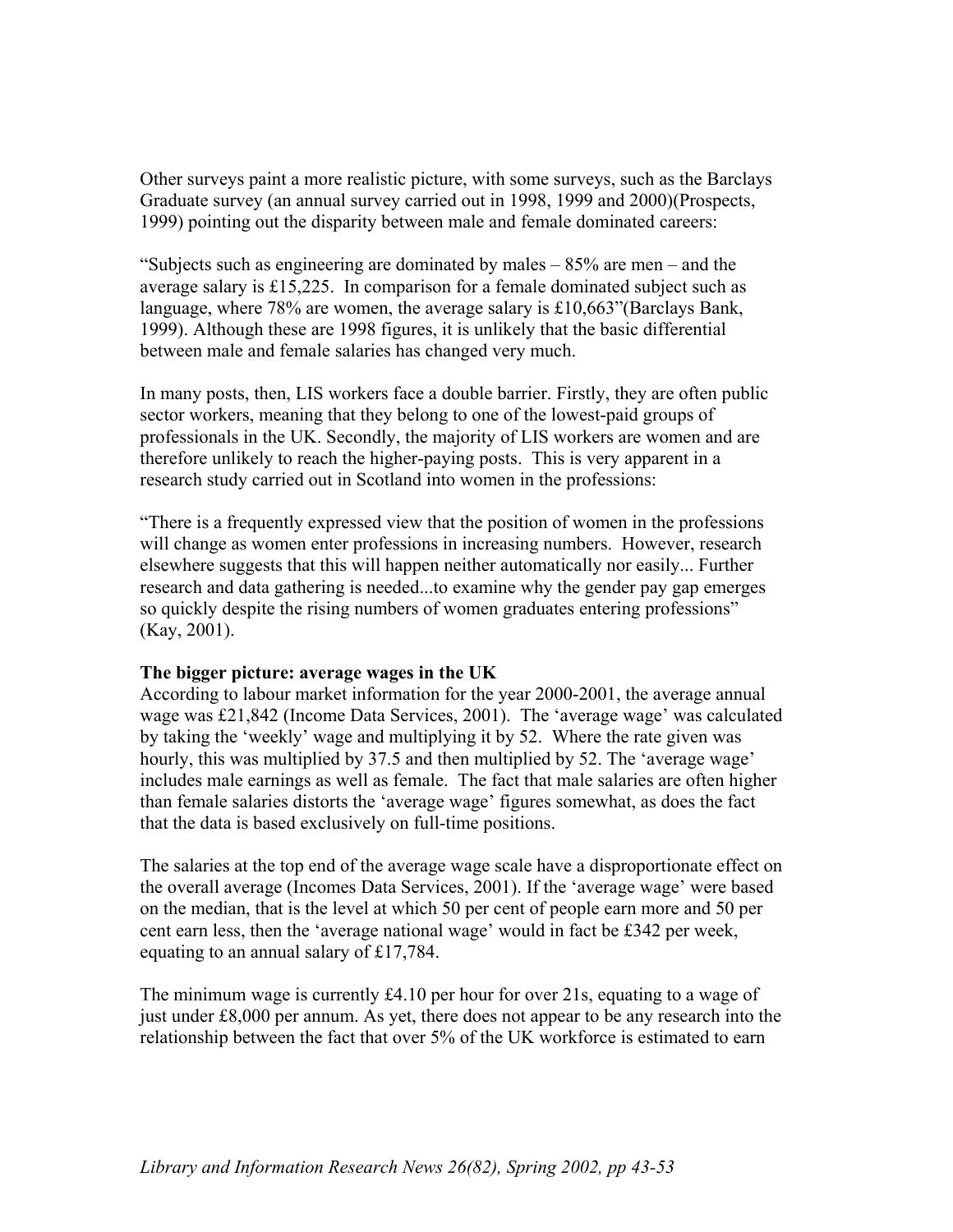the national minimum wage (Low Pay Unit, 2001), and the fact that the 'average national wage' is so much higher.

Many LIS positions do not offer a salary anywhere near this UK 'average' or 'median'. If, however, female only salaries were used as the basis for the labour market information, the 'average' wage would be closer to £16,000 per annum (One NorthEast, 2001).

## **A predominantly female profession**

Librarianship, like teaching and nursing, is mainly a female profession: over two thirds of professionally qualified librarians are women (UKOLN, 1996). The low pay of teachers and nurses has been well documented, and with the assistance of their trade unions they have finally recently achieved well-deserved pay rises.

In this survey, 219 of the 543 jobs, or 40%, were in the public sector. Since the "typical public sector worker now is a female professional" (Denny, 2001), and since many librarians are employed in the public sector, both employers and membership bodies should be concerned about the low salary levels apparent within LIS work. Salary levels and conditions inevitably have an effect on the numbers of applicants being drawn to public sector work in particular.

On the mailing lists (Jiscmail, 2001) and elsewhere employers frequently lament the lack of qualified, suitable applicants for the posts advertised (Lisgarten, 2001). Many (although not all) of these employers are based in the South East, where the cost of living (particularly the cost of buying or renting even the smallest studio flat) bears little if any relation to the salaries offered. Unless conditions are dramatically improved, the government's desire to implement the People's Network and other initiatives will inevitably suffer.

A further factor which may affect the salary levels of LIS professionals is 'underemployment'. Generally, women remain the main caregivers in a family unit. Most LIS employees are female. Certainly while children are young and require schooling, or while other dependants require care, women may find geographical mobility a problem. Many qualified LIS graduates may therefore find themselves taking jobs for which they are over-qualified, or accepting part-time work that tends not to be as well paid, pro rata, as full-time posts.

Where LIS staff are geographically immobile a low staff turnover may result. This low staff turnover may also affect salary levels. Once a member of staff has been appointed at a particular salary level it can be very difficult for the staff member to improve that salary substantially without either being promoted to a different grade or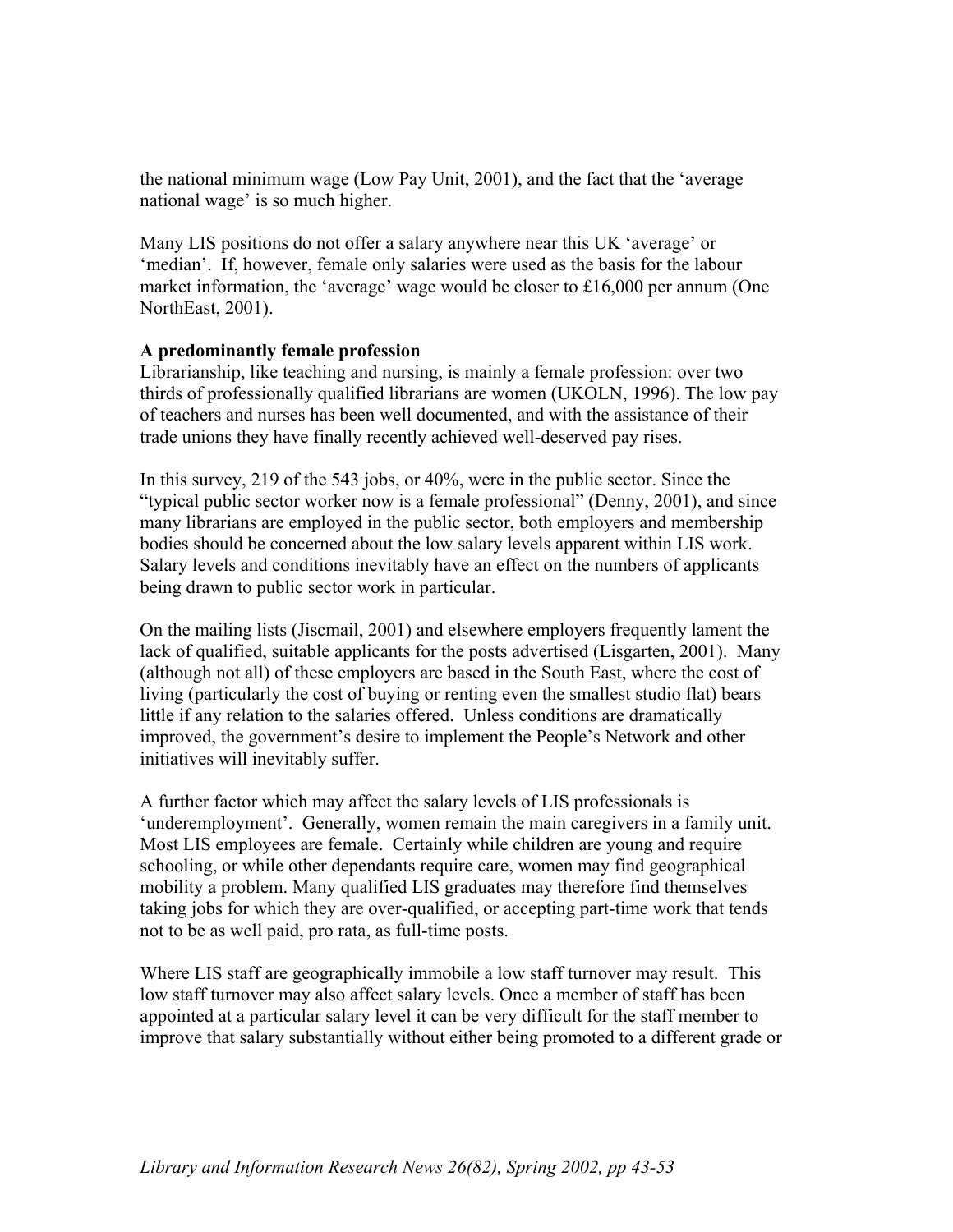changing employers. The exception to this is the academic sector, where all staff are awarded an annual increment until they reach the top of their scale.

Again, the evidence for this is largely anecdotal and based on observation, and more formal structured study may help to establish whether this is in fact the case.

Despite the fact that "70% of new households over the next 20 years will be single person households" (DETR, 2000), there still seems to be a tacit understanding that the majority of women are working to help supplement the main wage earners' income.

# **The changing face of LIS Work**

In this snapshot, 25% of the posts (134 vacancies) advertised were part-time, 18% of vacancies (99 jobs) were temporary, and 4% of posts were both. This indicates that LIS jobs, like many other areas of the labour market, particularly those dominated by women, are increasingly becoming part-time, temporary, or both.

Over half of these part-time posts (67%) paid full-time equivalent salaries of less than £15,000. Only 6% of these posts paid over the 'average wage' of £21,000; and of the 8 posts in this category, 7 were in London, and 5 were either evening or weekend posts (and therefore subject to unsocial hours enhancements).

| <b>FTE Salary</b> | <b>Number of vacancies</b> | Percentage of part-time<br>posts in the survey |
|-------------------|----------------------------|------------------------------------------------|
| < 10000           | 46                         | 35                                             |
| 10000-15000       | 43                         | 32                                             |
| 15100-17000       | 10                         | 7.5                                            |
| 17100-19000       | $\sqrt{7}$                 | 12                                             |
| 19100-21000       |                            | 7.5                                            |
| $21000+$          | 8                          | 6                                              |

## **Table 6 Part-time LIS vacancy salary levels**

In an article entitled, "My local milkman earns more than me", compiled by Peter Fairbrother, Keith O'Sullivan writes:

"of 107 non-agency jobs advertised in the penultimate 'Appointments' [of 2000], 49 were fixed-term, maternity cover, or part-time/pro-rata. This is pretty typical."

O'Sullivan continues: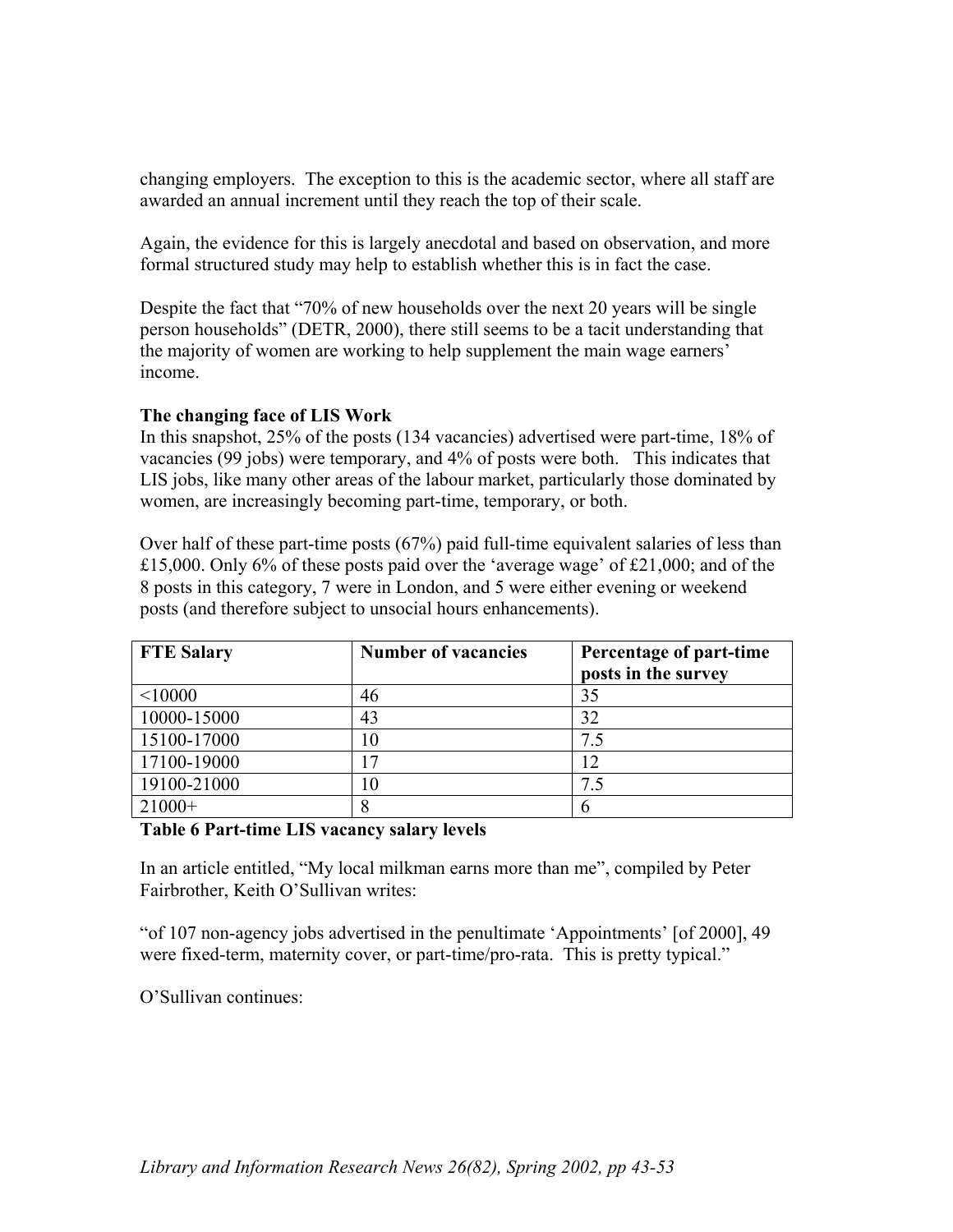"Quite how anyone is supposed to have either security or reasonable quality of life...in this profession has increasingly become a mystery to me. We've been seeing posts advertised with frankly derisory salary levels for far too long in what is supposed to be an established graduate profession. We are not all female second income-earners. The LA has GOT to take a far tougher line with employers like this if it is to justify its subscription costs... The bald fact is that we do need to be 'more like a trade union'...if our salaries are ever to reflect our qualifications" (Fairbrother, 2001)

### **The role of the main professional body**

For some time now, the active involvement of the membership body in its members' affairs has come under question. Fairbrother continues:

'Many readers felt that the Library Association did not care and did nothing to promote the improvement of salaries for its members". The response of the LA's Chief Executive was that the LA couldn't work as a union 'because information work is so diverse'. This met with short shrift from one LA member who pointed out that UNISON, his/her current union, "represents the cleaners and catering staff in [his/her] organisation"(Fairbrother, 2001)

There appears to be considerable annoyance at the wide disparity between the status and pay of librarians and educators, particularly following the announcement by teaching union leader Nigel de Grouchy that £24K was a 'bad salary level':

"I suspect you also know librarians who've worked longer than 7 years who haven't got through the 20K barrier, yet along the 24K that Nigel de Grouchy [teaching union leader] says still represents 'a bad salary level compared to other professions who are on £35 to £40K'. Nothing illustrates more bluntly just how far LIS has to go to reach base zero on this" (Fairbrother, 2001)

Although librarians often compare themselves with educators, this is not a fair comparison: the workload of teachers (particularly in the compulsory education sector) is considerably higher than that of most librarians.

There appears to be some feeling amongst contributors to mailing lists and other publications such as *Impact* that the LA historically has denied that salary levels were any concern of theirs. As the new Chartered Institute of Library and Information Professionals (CILIP) develops, it can only be hoped that the old image of the staid, spinsterish, myopic librarian waiting for a husband to rescue her from the stacks (preferably a well-paid spouse on a City salary) can be eradicated once and for all.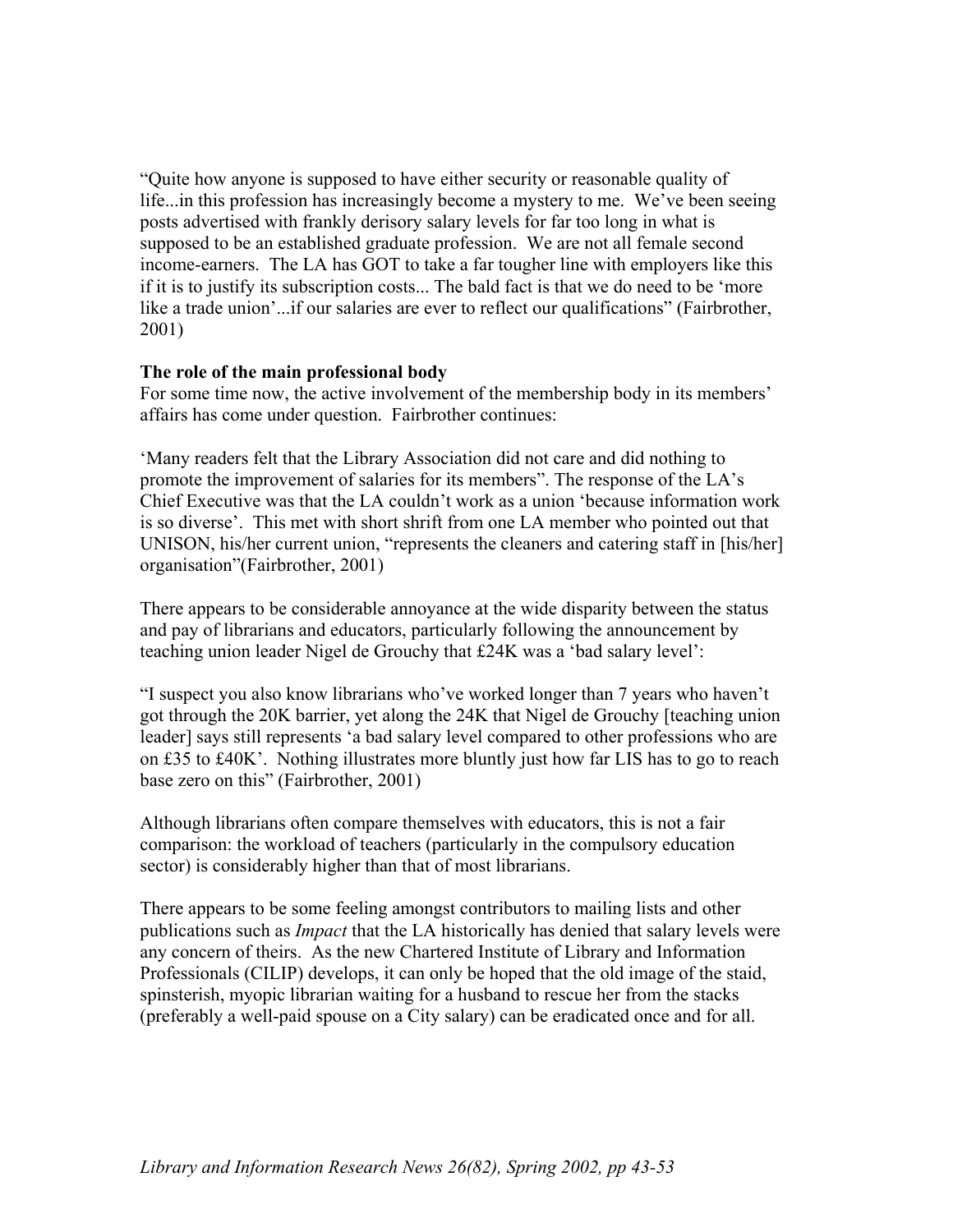The Royal College of Nursing, the principal nursing membership organisation, campaigned on behalf of its members and has a track record of collaborating with other trade unions. It would be beneficial if CILIP could do the same. Admittedly, few librarians hold people's lives in their hands on an average day, and a campaign to Whitehall lamenting the conditions of librarians would probably be gently dismissed. However, if the government is serious about making such initiatives as SureStart and the People's Network work properly, they will need qualified information managers.

Members appreciate that CILIP is not a trade union, and has no bargaining power. It could, however, take a more realistic approach to helping the members who pay its fees achieve salaries more commensurate with their experience and qualifications. After all, the higher the salary, the higher the membership fee!

As the merger between the IIS and LA may indicate, recruitment and membership are continuing to fall. Membership dropped by 2.1% in1998 (Library Association, 1998) and a further 3% in 2000 (Library Association, 2000). Librarianship is also an ageing profession, if the profile of Leicester county council can be taken as typical (Leicestershire County Council, 2000). In this middle England county, with a mix of rural and urban libraries, over 50% of the total staff are between the ages of 30 and 66, with 66% of the 91 librarians aged between 35 and 50.

If assistance is not forthcoming with salary levels the membership, and indeed the profession as a whole, may continue to shrink.

## **Chartered Status – does it really make a difference?**

In over 98% of the jobs listed, being chartered made no difference at all to the salary, not even rating a mention. In only 2% of vacancies (12 posts in total) did chartership make any difference to the starting salary or range quoted. All of these posts were either in academia or the public sector (local, not national, government).

At best, this indicates how few employers have any awareness of chartership as a professional qualification. At worst, it indicates that they do not believe in the value of chartership as a professional qualification.

Other organisations which have chartered membership status, such as those representing accountants, do require their members to periodically demonstrate that they have maintained a level of professional expertise. Since this would also potentially generate extra income for CILIP, as well as possibly paving the way to convince employers that the chartership is a qualification worth having, CILIP may like to consider this carefully.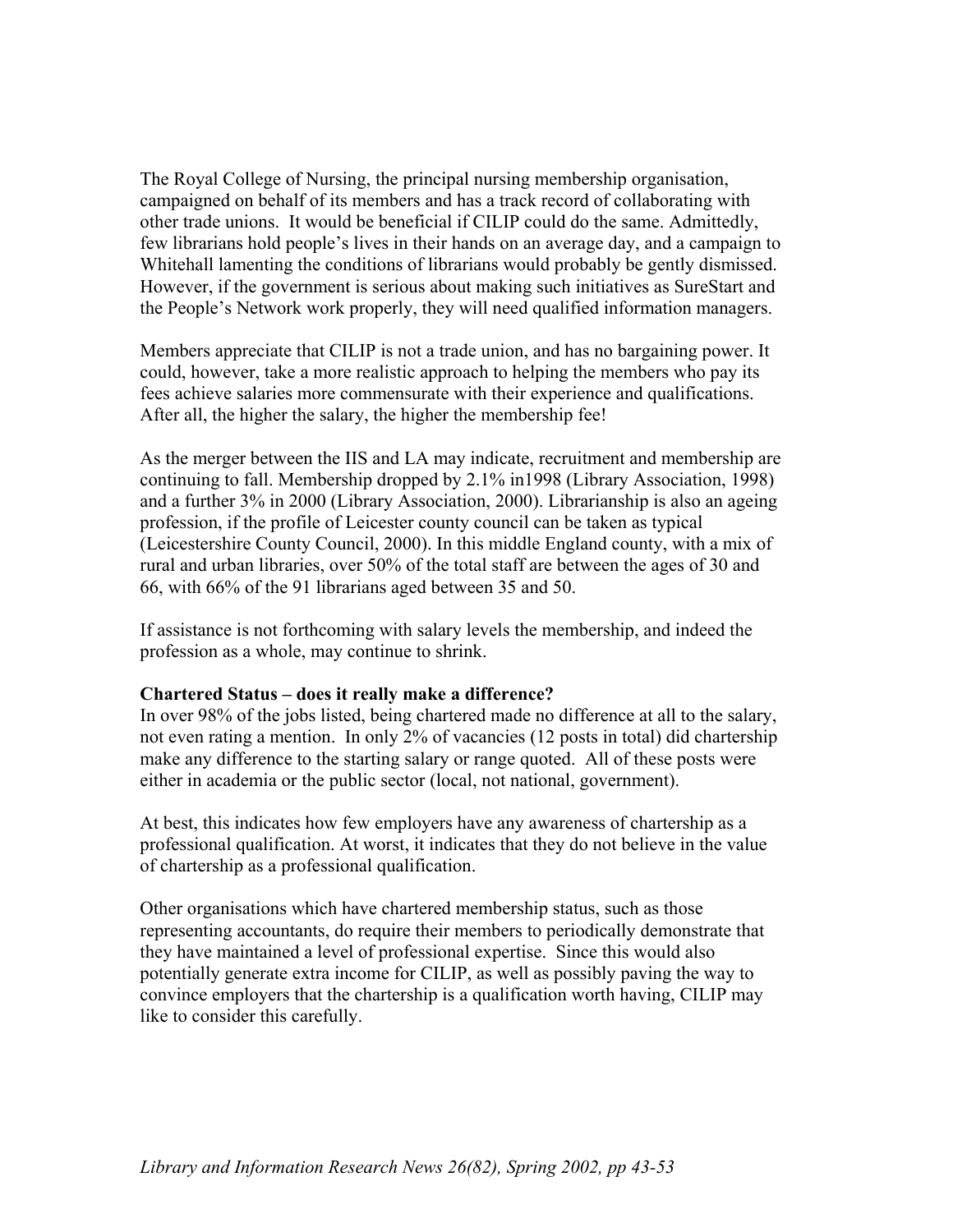### **The way forward: some recommendations**

There is no escaping the fact that individuals must take responsibility for their own career development. However, there are many ways in which CILIP could assist in the struggle for improved LIS salaries. Such measures may include the following:

- Promoting the profession as a graduate (and increasingly postgraduate) profession;
- Promoting chartership as a valid professional qualification in all library sectors, not just academia and the public sector. This may mean looking again at the chartership process and introducing some form of revalidation at regular intervals. This could also be a potential source of extra income for CILIP;
- Conducting or commissioning research into the extent to which LIS remains a 'female' profession and/or the extent to which LIS professionals are limited due to geographical factors, and the effects on salary levels;
- Conducting or commissioning research into how many LIS graduates are underemployed and underpaid for their skills; Such individuals will find it difficult to gain professional experience, and therefore charter, thereafter providing the membership body with lifelong membership fees and income;
- Adopting the best practice of the RCN and other membership bodies to work with the unions to conduct pay and status campaigns for their members;
- With apologies to the purists, eradicating the term librarian. This eponym does us no favours. An aggressive image overhaul would also not be untimely;
- Rejecting advertisements from low-paying employers, as has been suggested in more than one forum, benefits no one. These vacancies could however be grouped together on a special page containing 'vacancies more suitable for brand new graduates and those seeking entrance to library school'. It is appreciated that employers have budgets to manage. However, occasionally employers are simply not paying the market rate for the skills they want, and 'naming and shaming' in this way may have long-term benefits.

In personal terms, it seems that the HE sector is the one to aspire to if salaries are important, and the public sector one to avoid.

#### **References**

l

Barclays Bank (1999), *Graduate job opportunities increase but so have costs, reveals Barclays graduate survey*. URL: <http://www.newsroom.barclays.co.uk/news/data/149.html>[28 February 2002]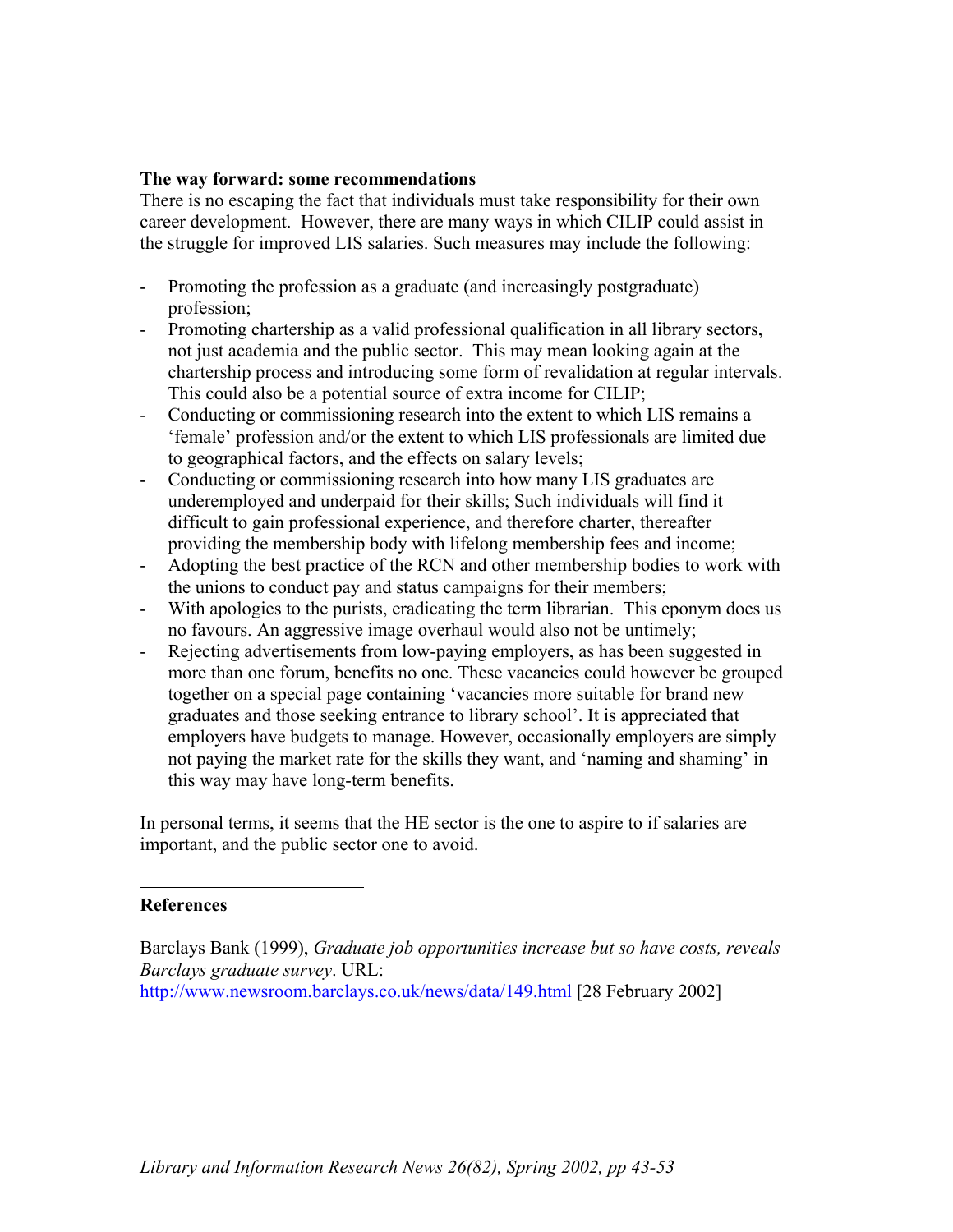l BBC Online (2001), *Property Prices: County by county. URL*: http://news.bbc.co.uk/hi/english/business/newsid 1480000/1480685.stm [2 February 2002]

BBC Online (2002), *Jobs.* URL: <http://www.bbc.co.uk/jobs/>[28 February 2002]

Capita RAS Public Sector Resourcing (2002), *Latest Job Postings*. URL: <http://www.capitaras.co.uk/index.html> [28 February 2002]

Denny, Charlotte (2001), *Professionals' pay packets fail to keep pace*. URL: <http://society.guardian.co.uk/commongood/comment/0,8146,460102,00.html> [22] February 2002]

Department of the Environment,Transport and the Regions (2000), *Planning Policy Guidance Note No.3:Housing Statement by DPM. URL*: <http://www.planning.dtlr.gov.uk/ppg3/statement/> [22 February 2002]

Fairbrother, Peter, *My local milkman earns more than me!,* Impact 4 (2). URL: <http://www.careerdevelopmentgroup.org.uk/impact/0301/lowpay.htm>[2 February 2002]

Hall Business Systems (2001), *The UK Housing Market*. URL: <http://www.hallsystems.co.uk/pages/housing.html>[22 February 2002]

House of Commons Hansard debates (2000). URL: [http://www.parliament.the](http://www.parliament-the-stationery-office-co.uk/pa/cm200001/cmhansard/vo001219/halltext/01219h0)[stationery](http://www.parliament-the-stationery-office-co.uk/pa/cm200001/cmhansard/vo001219/halltext/01219h0)[office.co.uk/pa/cm200001/cmhansrd/vo001219/halltext/01219h02.htm#01219h02\\_sp](http://www.parliament-the-stationery-office-co.uk/pa/cm200001/cmhansard/vo001219/halltext/01219h0) [new0](http://www.parliament-the-stationery-office-co.uk/pa/cm200001/cmhansard/vo001219/halltext/01219h0) [2 February 2002]

Incomes Data Services (2001), *Average gross earnings reach £21,842pa in April 2000*, *Editorial from IDS Report 821*. URL: <http://www.incomesdata.co.uk/report/view821.htm> [2 February 2002]

Jiscmail (2001), LIS-Link Archives. URL: [http://www.jiscmail.ac.uk/lists/LIS-](http://www.jiscmail.ac.uk/lists/LIS-LINK.html)[LINK.html](http://www.jiscmail.ac.uk/lists/LIS-LINK.html) [28 February 2002]

Kay, Helen (2001), *Women and Men in the Professions in Scotland*. URL: <http://www.scotland.gov.uk/cru/resfinds/wis3-00.asp>[22 February 2002]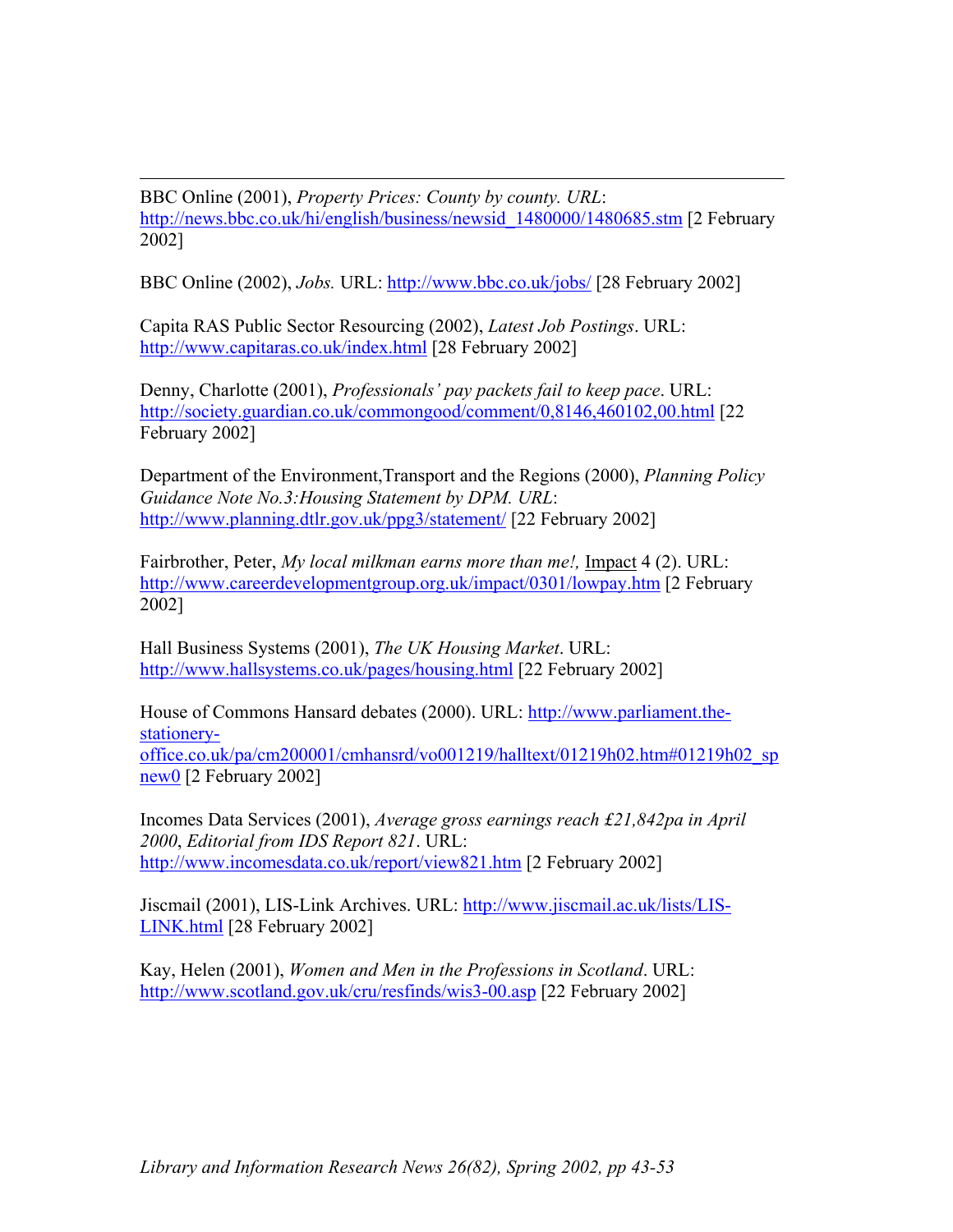l Leicestershire County Council (2000), *LLIS Annual Library Plan: Chapter 4 – Resources*. URL:

[http://www.leics.gov.uk/libraries/policy\\_documents/annual\\_library\\_plan/alp2000/ase](http://www.leics.gov.uk/libraries/policy_documents/annual_library_plan/alp2000/asection4.htm) [ction4.htm](http://www.leics.gov.uk/libraries/policy_documents/annual_library_plan/alp2000/asection4.htm) [28 February 2002]

Library Association (1998), *Annual Report 1998. URL*: [http://www.la](http://www.la-hq.org.uk/directory/about/full98.pdf)[hq.org.uk/directory/about/full98.pdf](http://www.la-hq.org.uk/directory/about/full98.pdf) [28 February 2002]

Library Association (2000), *Annual Report 2000*. URL: [http://www.la](http://www.la-hq.org.uk/directory/about/report00.pdf)[hq.org.uk/directory/about/report00.pdf](http://www.la-hq.org.uk/directory/about/report00.pdf) [28 February 2002]

Lisgarten, Linda (2001), *Recruitment*. URL: [http://www.jiscmail.ac.uk/cgi](http://www.jiscmail.ac.uk/cgi-bin/wa.exe?A2=ind0107&L=lis-medical&P=R6349)[bin/wa.exe?A2=ind0107&L=lis-medical&P=R6349](http://www.jiscmail.ac.uk/cgi-bin/wa.exe?A2=ind0107&L=lis-medical&P=R6349) [28 February 2002]

Low Pay Unit (2001), *Minimum Wage Factsheet*. URL: <http://www.lowpayunit.org.uk/minwage/minwagefactsht.shtml>[28 February 2002]

Mathiasan, Nick (2000), *House us, save your city*. URL: <http://society.guardian.co.uk/housing/story/0,7890,394562,00.html>[2 February 2002]

NHS Information Authority (2000), *Ways of Working with Information: NHS IM&T Recruitment and Retention Survey 2000*. URL: [http://www.nhsia.nhs.uk/wowwi/pages/rr\\_7.asp](http://www.nhsia.nhs.uk/wowwi/pages/rr_7.asp) [28 February 2002]

One NorthEast (2001), *Basic Working Hours & Average Earnings*. URL: [http://www.onenortheast.co.uk/supp\\_4ii/lab\\_for/basic\\_working\\_hours.cfm](http://www.onenortheast.co.uk/supp_4ii/lab_for/basic_working_hours.cfm) [2 February 2002]

Prospects (1999), *The Graduate Labour Market: Gender Salary Differential Increases.* URL: [http://www.prospects.ac.uk/student/cidd/LMI/Archive/Aut\\_1999/gender.htm](http://www.prospects.ac.uk/student/cidd/LMI/Archive/Aut_1999/gender.htm) [28 February 2002]

Prospects (2002), *Graduate Market Trends Salary and Vacancy Survey*. URL: [http://www.prospects.ac.uk/student/cidd/lmi/](http://www.prospects.ac.uk/student/cidd/lmi/press-release.doc) [2 February 2002]

Richardson, Sarah (2001), *Cash on delivery*. URL: [http://workthing-d](http://workthing-d-aspen.workthing.com/front/channel/grduate/weeklyfeatures/fe_agrsurvey.html)[aspen.workthing.com/render/front/channel/graduate/weeklyfeatures/fe\\_agrsurvey.htm](http://workthing-d-aspen.workthing.com/front/channel/grduate/weeklyfeatures/fe_agrsurvey.html) [l](http://workthing-d-aspen.workthing.com/front/channel/grduate/weeklyfeatures/fe_agrsurvey.html) [22 February 2002]